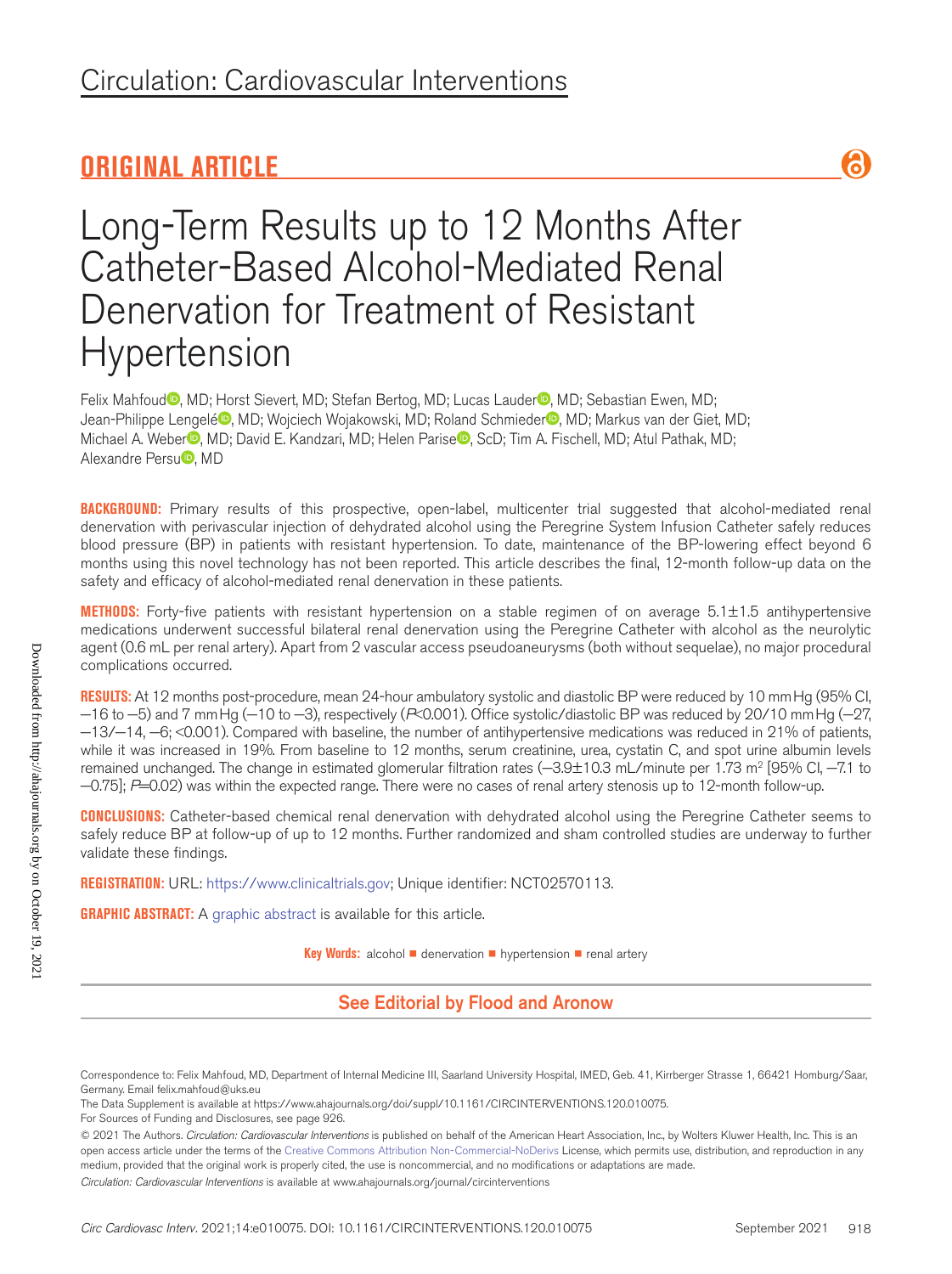#### WHAT IS KNOWN

- Modulating renal sympathetic nerve activity through catheter-based renal denervation is under investigation as a potential therapeutic approach for the treatment of resistant hypertension.
- Injection of dehydrated alcohol around the kidney artery using the Peregrine Catheter represents a novel approach for renal nerve ablation.

#### WHAT THE STUDY ADDS

- This is the first prospective trial evaluating the maintenance of safety and blood pressure-lowering effect up to 12 months after using chemical renal denervation with the Peregrine Catheter in patients with resistant hypertension.
- Findings from this trial highlight that catheter-based alcohol-mediated renal denervation appears to cause a significant blood pressure reduction that was maintained at 12 months.
- There were no renal artery stenoses or other major safety concerns throughout this 12-month period.

## Nonstandard Abbreviations and Acronyms

| <b>BP</b>   | blood pressure                       |
|-------------|--------------------------------------|
| eGFR        | estimated glomerular filtration rate |
| <b>RDN</b>  | renal denervation                    |
| <b>RDUS</b> | renal duplex ultrasound              |

**R**enal sympathetic nerves play a crucial role in blood<br>
pressure (BP) regulation. Increased sympathetic<br>
in many patients.<sup>1</sup> Accordingly, modulating sympathetic enal sympathetic nerves play a crucial role in blood pressure (BP) regulation. Increased sympathetic activity is an important contributor to elevated BP nerve activity at the level of the kidneys is under investigation as a therapeutic approach for the treatment of hypertension.<sup>2,3</sup> Catheter-based renal denervation (RDN) may represent a potential therapeutic approach, alone or as an adjunctive intervention, combined with lifestyle modification and appropriate medical therapy, to treat resistant hypertension.<sup>4</sup> Different approaches, using various catheters, have been developed such as thermal ablation using radiofrequency $5,6$  and ultrasound.<sup>7</sup> An alternative approach is to perform alcohol-mediated RDN using the 3 needle-based delivery device (Peregrine Catheter, Ablative Solutions, Inc, San Jose, CA).<sup>8</sup> Alcohol delivered through the Peregrine Catheter had been evaluated in preclinical models, showing a radial diffusion of alcohol into the treatment zones and neurolysis at depths of ≈8 mm from the intimal surface, depending on the local anatomy. $9,10$ 

This international, multicenter, feasibility trial was designed to provide clinical data to evaluate the safety and efficacy of chemical RDN using the Peregrine Catheter. The primary 6-month results of this trial demonstrated both reductions in 24-hour ambulatory, and office-measured BP, with an acceptable safety profile.11 The longer-term safety and BP-lowering effect of alcohol-mediated RDN has not been previously reported. Accordingly, the objective of the present final analysis was to examine the 12-month safety and BPlowering efficacy of chemical RDN with the injection of 0.6 mL of alcohol per renal artery in patients with resistant hypertension.

## METHODS

The data of this study are available from the corresponding author on reasonable request. The prospective, single-arm, open-label trial design and methodology, including the clinical and laboratory assessments and imaging performed and the RDN procedure, have been described previously.<sup>11</sup> The trial was approved by the ethics committees of all 9 participating centers in Europe (located in Poland, Czech Republic, Belgium, and Germany), and, if applicable, by the relevant Competent Authorities and conducted in accordance with the Declaration of Helsinki. Between January 28, 2016 and March 26, 2018, 45 patients were treated with the RDN procedure with consecutive 12 months follow-up. All patients provided written informed consent to complete up to 12 months follow-up.

## Study Population and Procedures

To be eligible, patients were required to have a mean officebased BP of at least 150/85 mmHg, with an accompanying 24-hour ambulatory systolic BP of 135 mmHg or higher, despite treatment with at least 3 antihypertensive drug classes including a diuretic, thereby meeting the criteria for resistant hypertension.<sup>12</sup> Inclusion also required patients to have a renal artery diameter of ≥4 and ≤7 mm, a main renal artery length of ≥5 mm, and to be >18 years of age. Patients were not eligible if they had type 1 diabetes, severe untreated obstructive sleep apnea, nephrotic syndrome, an estimated glomerular filtration rate (eGFR) of ≤20 mL/minute per 1.73 m<sup>2</sup>, or a history of cardiovascular or cerebrovascular events. Patients with renal artery stenosis, or one or more accessory arteries that were too small to be treated, as assessed by magnetic resonance angiography (N=26), computed tomographic angiography (N=18) and (quantitative) renal angiography (N=1), were excluded.

After a stable antihypertensive medication regimen of at least 4 weeks, 45 eligible patients with mean office BP of 169/99±15/13 mmHg, corresponding 24-hour mean ambulatory BP of 151/89±14/12 mm Hg, and with suitable renal arterial anatomy evaluated with a preprocedural renal duplex ultrasound (RDUS) and computed tomographic angiography/magnetic resonance angiography, underwent bilateral RDN (of each of the 2 renal arteries). Four patients each had 1 accessory renal artery treated in addition to the 2 main renal arteries, and one patient had 2 procedures staged for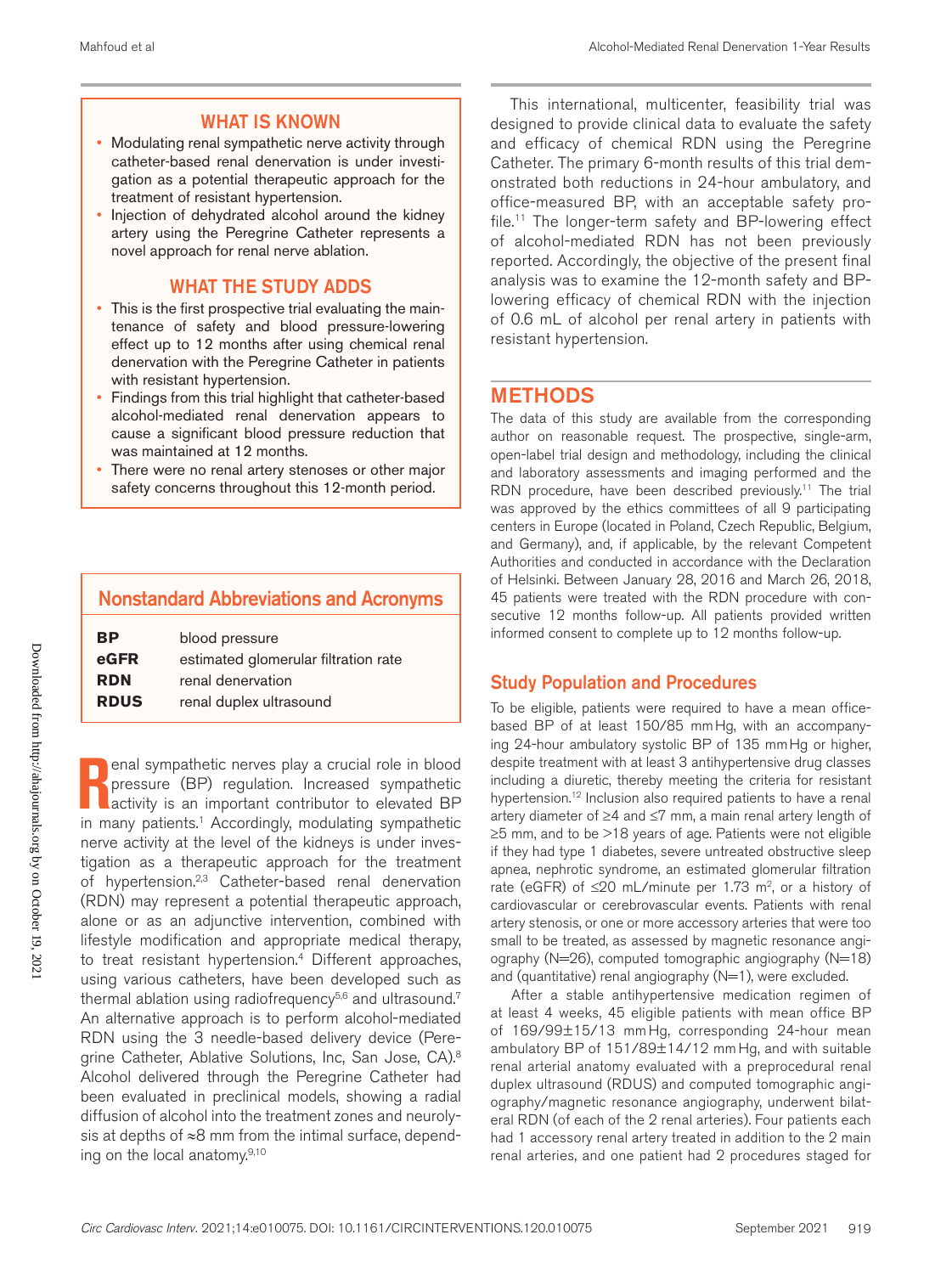unilateral treatment of each renal artery. Therefore, a total of 94 renal arteries were treated using the Peregrine Catheter with 0.6 mL of alcohol infused per renal artery and with a mean (SD) distance from the ostium to the infusion site of 20.2 (6.6) mm. All 46 procedures were technically successful without device deficiencies, with a mean treatment time of 7±3 minute/artery (Table I in the Data Supplement). No general anesthesia and minimal conscious sedation was given. Mild or no pain was reported during alcohol infusion in 50/87 (57%) renal arteries for which periprocedural pain data were obtained. There were 2 vascular access pseudoaneurysms, both without longer-term sequelae. The patients were seen at scheduled visits at 7 days, 1 month, and 3, 6, and 12 months. At the 12-month visit, patients came to the study center to undergo seated office BP measurements (triplicate readings), RDUS, a physical exam and laboratory assessments, and to record adverse events and antihypertensive medications. Seated office BP was measured with the same validated device (Omron 705IT with printer, Omron, Kyoto, Japan) in all patients, as described previously.<sup>11</sup> Sequential 24-hour ambulatory BP measurements were recorded to assess eligibility at baseline, after the 4-week stable regimen of antihypertensive medications and at 1, 3, 6 and 12 months post-procedure (Spacelabs Healthcare Monitor, Spacelabs Healthcare, Snoqualmie, Washington), as described previously.11 All 24-hour ambulatory BP readings were sent to a core laboratory (ERT, St. Louis, MO). Renal artery imaging by RDUS, computed tomographic angiography or magnetic resonance angiography was performed at baseline, and at 6 and 12 months to detect renal artery stenosis; images were assessed by a core laboratory (Cardiovascular Core Analysis Laboratory, Stanford University, Stanford, California), as described previously.<sup>11</sup> The trial is registered at www. ClinicalTrials.gov, NCT02570113.

## End Points

Primary end points previously reported were the absence of any periprocedural major vascular complications, major bleeding as defined by the Thrombolysis in Myocardial Infarction bleeding classification, acute kidney injury, or death within 1 month of the procedure, and reduction of 24-hour ambulatory systolic BP at 6 months versus baseline.<sup>11</sup> Final follow-up occurred at 12 months. Secondary efficacy end points were changes in office BP, ambulatory BP monitoring results (daytime and nighttime), antihypertensive medications, and renal function as evaluated using laboratory parameters (eGFR, serum creatinine, cystatin C, albuminuria, and albuminuria categorization).

In addition, major and serious adverse events reported by the study centers up to 12 months post-procedure were sent for review and adjudication by an independent clinical events committee.11

## Statistical Analysis

This trial was not powered for formal hypothesis testing. Data were summarized using descriptive statistics.<sup>11</sup> To describe continuous variables, the mean±SD were used (or medians and percentiles of the interquartile range when non-normally distributed), and for categorical variables, frequencies, and percentages. The last value collected before the procedure represented the baseline value. For binary and continuous variables, CIs were estimated using exact binomial methods and the normal approximation, respectively. Univariate logistic regression analysis of key demographic, medical history and renal artery characteristics with 24-hour ambulatory systolic BP response was performed. *P* of ≤0.05 were considered statistically significant without adjustment for multiplicity. All analyses were



#### **Figure 1. Schematic of the flow of patient enrollment and follow-up.**

Flow diagram showing the flow of patients in the clinical trial through the selection process, treatment, and follow-up. \*One patient returned for the 12-mo visit but was unable to complete efficacy assessments due to an adverse event (cerebrovascular accident). Note that the number of patients with valid ambulatory blood pressure measurement (ABPM) data at 12 mo is N=38 for 24-h and nighttime ABPM and N=39 for daytime ABPM.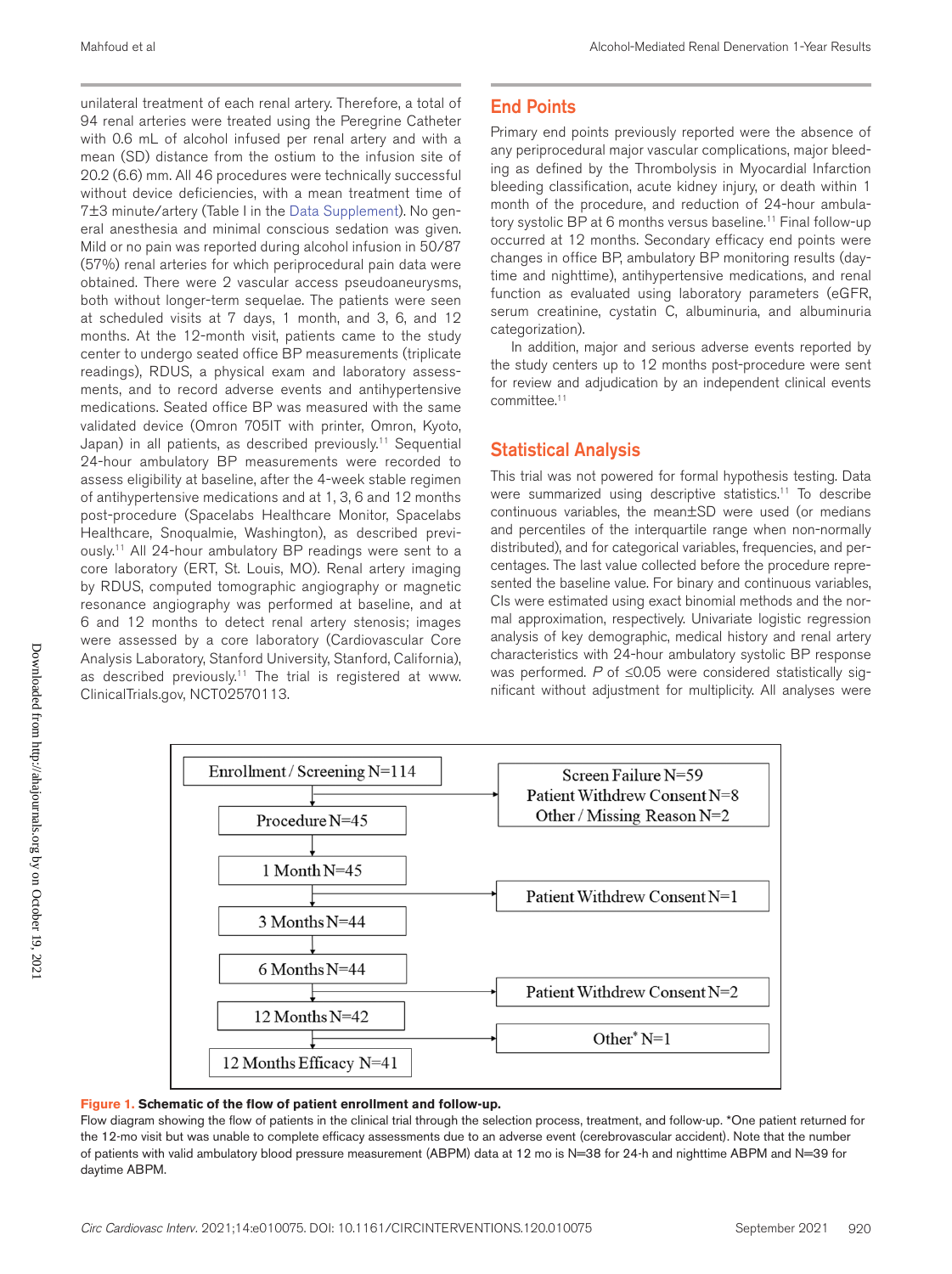## RESULTS

#### Study Population

After undergoing a 4-week run-in period not allowing changes in antihypertensive medications, 45 patients were treated. At the 12-month timepoint, 41 patients completed the trial. Three patients withdrew consent, and 1 patient was unable to complete efficacy assessments at the 12-month visit due to a stroke (Figure 1).

Baseline characteristics including demographics, medical history, and antihypertensive medications are listed in Table 1, as reported previously.<sup>11</sup> At the time of enrollment, patients took on average  $5.1 \pm 1.5$  antihypertensive medications, with the majority of patients taking diuretics (44/45, 98%), calcium channel blockers (38/45, 84%), beta blockers (34/45, 76%), and angiotensin receptor blockers (33/45, 73%). A total of 47% (21/45) of patients took a mineralocorticoid receptor antagonist.

Overall, 26 patients underwent magnetic resonance angiography and 18 patients underwent computed tomographic angiography at baseline. Forty-three out of 45 patients underwent RDUS at baseline.

## **Efficacy**

The significant reduction in 24-hour ambulatory systolic and diastolic BP that was seen 1, 3, and 6 months after the procedure persisted at 12 months (Table 2, Figure 2). At all timepoints after the procedure including 12-month follow-up, both 24-hour ambulatory and office systolic and diastolic BP were significantly lower than baseline BP (*P*<0.001). The proportion of patients with a decrease in 24-hour ambulatory systolic BP from baseline to 12 months of at least 5 or 10 mmHg was 61% (23/38) and 47% (18/38), respectively. At 12 months post-procedure, mean daytime ambulatory systolic and diastolic BP (95% CI) showed larger reductions (-12/-8 mm Hg [−17, −6/−12, −4]) than mean nighttime ambulatory systolic and diastolic BP (-8/-5 mm Hg [-15, -2/-9, −2]) (Figure 3). At 12 months post-procedure, decreases of at least 5 and 10 mmHg in office systolic BP were recorded in 76% (31/41) and 71% (29/41) of patients, respectively (Table 2). A total of 13 out of 41 patients (32%) had controlled BP at 12 months (defined as office BP <140/90 mmHg). Hourly ambulatory systolic and diastolic BP are presented at baseline and at 6, and 12 months in Figure 4. These ambulatory readings indicate continued BP reduction at all timepoints throughout the 24-hour period, a phenomenon that has been previously described as always on.<sup>13</sup>

The number of antihypertensive medications at 12 months of follow-up was unchanged as compared with baseline (−0.1±1.4 [95% CI, −0.5 to 0.4]). In addition,

#### **Table 1. Patient Demographics and Medical and Surgical History**

|                                                                   | <b>All patients</b> |  |  |  |
|-------------------------------------------------------------------|---------------------|--|--|--|
| <b>Characteristics</b>                                            | $N=45$              |  |  |  |
| Age, y                                                            | 55.2±9.7            |  |  |  |
| Male sex                                                          | 62%                 |  |  |  |
| BMI, $kq/m^2$                                                     | 30.7±5.8            |  |  |  |
| eGFR (CKD-EPI formula), mL/min per 1.73 m <sup>2</sup>            | 85±16               |  |  |  |
| Chronic kidney disease (eGFR <60 mL/min per 1.73 m <sup>2</sup> ) | 2%                  |  |  |  |
| Type 2 diabetes                                                   | 33%                 |  |  |  |
| Hyperlipidemia                                                    | 49%                 |  |  |  |
| Coronary artery disease                                           | 9%                  |  |  |  |
| Peripheral artery disease                                         | 7%                  |  |  |  |
| Smoking (ever)                                                    | 42%                 |  |  |  |
| Isolated systolic hypertension*                                   | 4%                  |  |  |  |
| Heart failure                                                     | 4%                  |  |  |  |
| Prior myocardial infarction                                       | 4%                  |  |  |  |
| Cerebrovascular accident/transient ischemic attack                | 7%                  |  |  |  |
| Office systolic/diastolic BP, mm Hg                               | 169/99±15/13        |  |  |  |
| 24-h ambulatory systolic/diastolic BP, mm Hg                      | 151/89±14/12        |  |  |  |
| Mean number of antihypertensive medications                       | $5.1 + 1.5$         |  |  |  |
| Medication class                                                  |                     |  |  |  |
| <b>ACE</b> inhibitor                                              | 29%                 |  |  |  |
| Angiotensin 2 receptor blocker                                    | 73%                 |  |  |  |
| Calcium channel blocker                                           | 84%                 |  |  |  |
| <b>Diuretics</b>                                                  | 98%                 |  |  |  |
| Spironolactone                                                    | 47%                 |  |  |  |
| $\beta$ -blocker                                                  | 76%                 |  |  |  |
| Centrally acting alpha agonist                                    | 44%                 |  |  |  |
| Direct acting vasodilator                                         | 29%                 |  |  |  |
| Renin inhibitor                                                   | 4%                  |  |  |  |
| Other                                                             | 9%                  |  |  |  |

Data are percentages or mean±SD. ACE indicates angiotensin-converting enzyme; BMI, body mass index; BP, blood pressure; CKD-EPI, Chronic Kidney Disease Epidemiology Collaboration; and eGFR, estimated glomerular filtration rate.

\*Defined as office systolic BP >130 mmHg and office diastolic BP <80 mmHg.

types of antihypertensive medications being taken at 12 months of follow-up were similar to baseline. Nine patients (21%) were on a reduced number of medications at 12 months compared with baseline; 8 (19%) were on an increased number of medications.

Univariate analysis of key preprocedure characteristics identified no strong independent predictor of treatment effect at 12 months (see Data Supplement).

## Renal Function

Paired baseline and 12-month follow-up renal function parameter data were available for 41 patients. Serum creatinine and urea levels remained stable (0.92±0.19 [N=45] to 0.96±0.19 mg/dL [N=41], *P*=0.06; and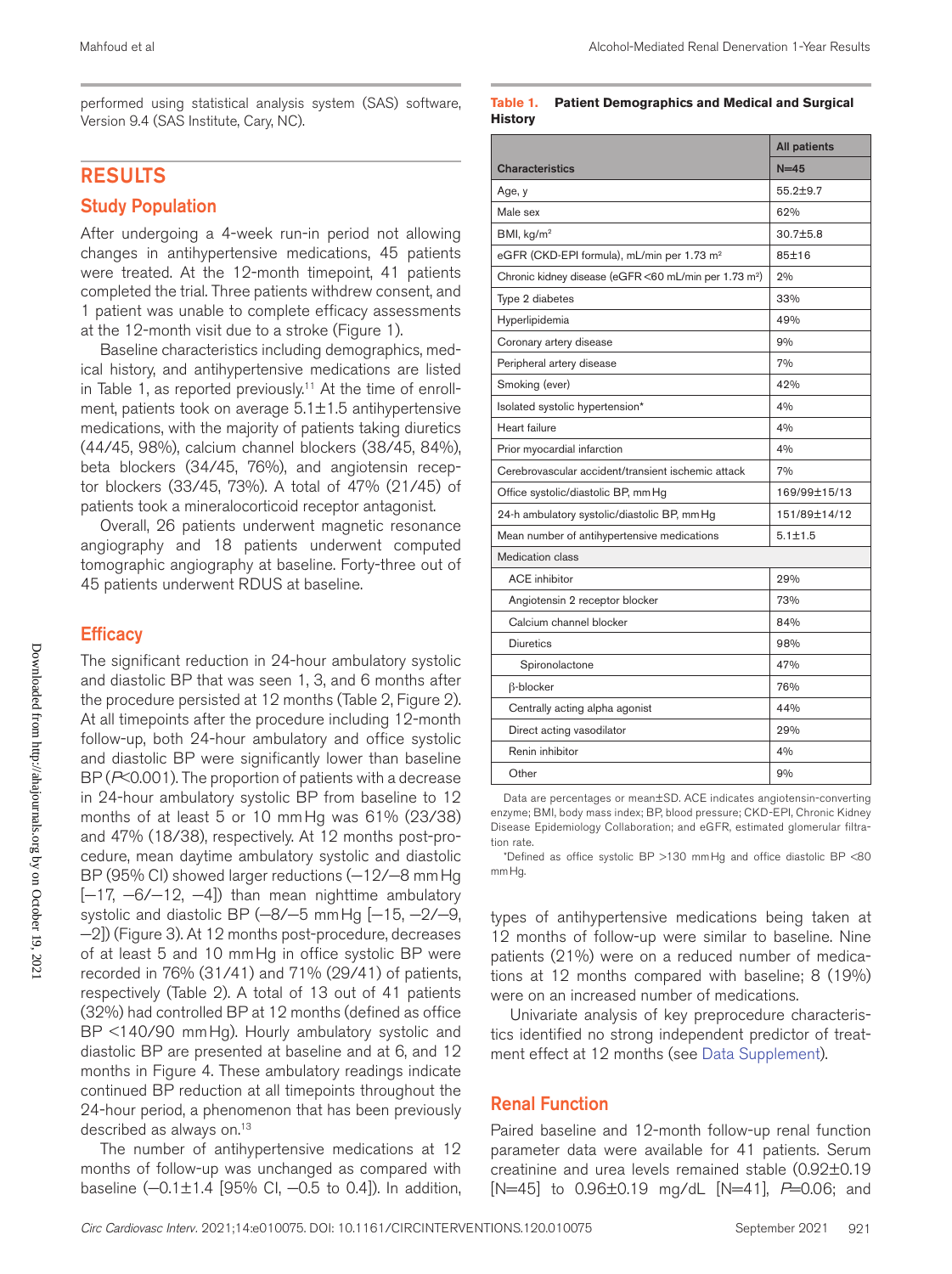|                                                  | Mean 24-h ambulatory blood pressure |                                       |                                     |                                    |                                   |                                   |                                   |                                   |  |  |
|--------------------------------------------------|-------------------------------------|---------------------------------------|-------------------------------------|------------------------------------|-----------------------------------|-----------------------------------|-----------------------------------|-----------------------------------|--|--|
|                                                  | <b>Systolic</b>                     |                                       |                                     |                                    | <b>Diastolic</b>                  |                                   |                                   |                                   |  |  |
|                                                  | 1 mo                                | 3 <sub>mo</sub>                       | 6 mo                                | $12 \text{ mo}$                    | 1 mo                              | 3 <sub>mo</sub>                   | 6 mo                              | $12 \text{ mo}$                   |  |  |
|                                                  | $N=42$                              | $N = 36$                              | $N=42$                              | $N = 38$                           | $N=42$                            | $N = 36$                          | $N=42$                            | $N = 38$                          |  |  |
| Matched baseline, mm Hq,<br>mean±SD              | 150±13                              | 150±13                                | 151±14                              | 149±12                             | 88±11                             | 88±11                             | 89±12                             | 88±11                             |  |  |
| Blood pressure, mm Hq, mean±SD                   | 141±15                              | 140±15                                | 140±16                              | 139±17                             | 82±11                             | 81±10                             | 83±12                             | $81 + 11$                         |  |  |
| Change from baseline, mm Hg,<br>mean±SD (95% CI) | $-9±13$<br>$(-12 \text{ to } -5)$   | $-10±12$<br>$(-14 \text{ to } -6)$    | $-11±14$<br>$(-15 \text{ to } -7)$  | $-10±17$<br>$(-16 \text{ to } -5)$ | $-6±7$<br>$(-8 \text{ to } -3)$   | $-6±8$<br>$(-9 \text{ to } -4)$   | $-7\pm9$<br>$(-9 \text{ to } -4)$ | $-7±11$<br>$(-10 \text{ to } -3)$ |  |  |
| $P$ Value                                        | < 0.001                             | < 0.001                               | < 0.001                             | < 0.001                            | < 0.001                           | < 0.001                           | < 0.001                           | < 0.001                           |  |  |
| $\geq$ 5 mm Hg, %                                | 64%                                 | 67%                                   | 71%                                 | 61%                                | 52%                               | 56%                               | 69%                               | 47%                               |  |  |
| $\geq$ 10 mm Hq, %                               | 45%                                 | 42%                                   | 52%                                 | 47%                                | 21%                               | 25%                               | 24%                               | 32%                               |  |  |
|                                                  | Office blood pressure               |                                       |                                     |                                    |                                   |                                   |                                   |                                   |  |  |
|                                                  | Systolic                            |                                       |                                     |                                    | <b>Diastolic</b>                  |                                   |                                   |                                   |  |  |
|                                                  | 1 <sub>mo</sub>                     | 3 mo                                  | 6 mo                                | $12 \text{ mo}$                    | 1 mo                              | 3 mo                              | 6 mo                              | $12 \text{ mo}$                   |  |  |
|                                                  | $N=45$                              | $N = 43$                              | $N=44$                              | $N=41$                             | $N=45$                            | $N=43$                            | $N = 44$                          | $N=41$                            |  |  |
| Matched baseline, mm Hg,<br>mean±SD              | 169±15                              | 169±15                                | 169±15                              | 169±15                             | 99±13                             | 99±13                             | 99±13                             | 99±13                             |  |  |
| Blood pressure, mm Hq, mean±SD                   | 151±19                              | 152±20                                | 151±21                              | 149±23                             | 90±14                             | 91±14                             | 90±14                             | 89±14                             |  |  |
| Change from baseline, mm Hg,<br>mean±SD (95% CI) | $-18±21$<br>$(-24 \text{ to } -12)$ | $-18 + 22$<br>$(-24 \text{ to } -11)$ | $-18±21$<br>$(-25 \text{ to } -12)$ | $-20±23$<br>$(-27 to -13)$         | $-9±10$<br>$(-12 \text{ to } -6)$ | $-8±12$<br>$(-12 \text{ to } -5)$ | $-10±11$<br>$(-13 to -6)$         | $-10±12$<br>$(-14 to -6)$         |  |  |
| $P$ value                                        | < 0.001                             | < 0.001                               | < 0.001                             | < 0.001                            | < 0.001                           | < 0.001                           | < 0.001                           | < 0.001                           |  |  |
| $\geq$ 5 mm Hq, %                                | 78%                                 | 67%                                   | 70%                                 | 76%                                | 73%                               | 63%                               | 70%                               | 66%                               |  |  |
| $\geq$ 10 mm Hq, %                               | 69%                                 | 58%                                   | 61%                                 | 71%                                | 47%                               | 40%                               | 48%                               | 49%                               |  |  |

**Table 2. Efficacy Assessment—Ambulatory and Office Blood Pressure**

33.84±10.33 to 36.71±14.44 mg/dL, *P*=0.34). Cystatin C levels remained unchanged through 12-month followup (0.98±0.19 to 0.98±0.21 mg/L, *P*=0.67). Estimated GFR levels decreased from baseline to 12 months (85±16 to 80±17 mL/minute per 1.73 m<sup>2</sup>, P=0.02) and were within the expected range in patients with resistant hypertension. No patient showed a clinically significant reduction in eGFR (as assessed by the investigator) after baseline through 12 months. Two patients had a reduction in eGFR of >25% between baseline and the 12-month follow-up visit. The first patient had normal eGFR values at 7 days, 1 month, and 3 months but a  $>25\%$  drop at 6 months, as previously reported,<sup>11</sup> which improved but did not return to baseline values at the 12-month visit. For the other patient, the eGFR values decreased gradually throughout the trial (69.3–50.7 mL/ minute per 1.73 m<sup>2</sup> from baseline to 12 months). Spot urine albumin levels remained stable up to 6 months<sup>11</sup> and even decreased at the 12-month visit (20±75 to 12±32 mg/dL, *P*=0.25). Albuminuria categorization remained normal to mild (albumin to creatinine ratio <30) in all patients at 12 months follow-up.

## Vascular and Overall Safety

At 6 months, no renal artery stenoses were identified.<sup>11</sup> Long-term follow-up imaging by RDUS 12 months post-procedure showed no evidence of new renal artery stenosis or other anatomic abnormalities. Up to 12-months, 2 patients had events adjudicated as major vascular complications, both occurring peri-interventional (vascular access site/femoral artery pseudoaneurysm), and 1 patient had hypotension due to vasovagal stimulation related to pain during the infusion, as described previously.11

## **DISCUSSION**

Final data from this feasibility trial have shown that the initially reported ambulatory and office BP reductions at 6 months after chemical RDN using the Peregrine Catheter are maintained at 12 months post-procedure. The persistent BP reduction at a clinically relevant magnitude occurred in patients who suffered from resistant hypertension while on multiple medications. Reductions of at least 5 mmHg in office systolic BP were recorded in 76% of patients at 12 months. Moreover, in patients treated with alcohol-mediated RDN followed for 12 months, the procedure was safe and well tolerated with no significant late adverse events.

The office BP lowering associated with RDN at 12 months was 20/10 mmHg. Although only a minority of patients were controlled to the 2017 American College of Cardiology and American Heart Association recommended targets of <130/80 mmHg,<sup>14</sup> it is reasonable to suggest that RDN may beneficially impact cardiovascular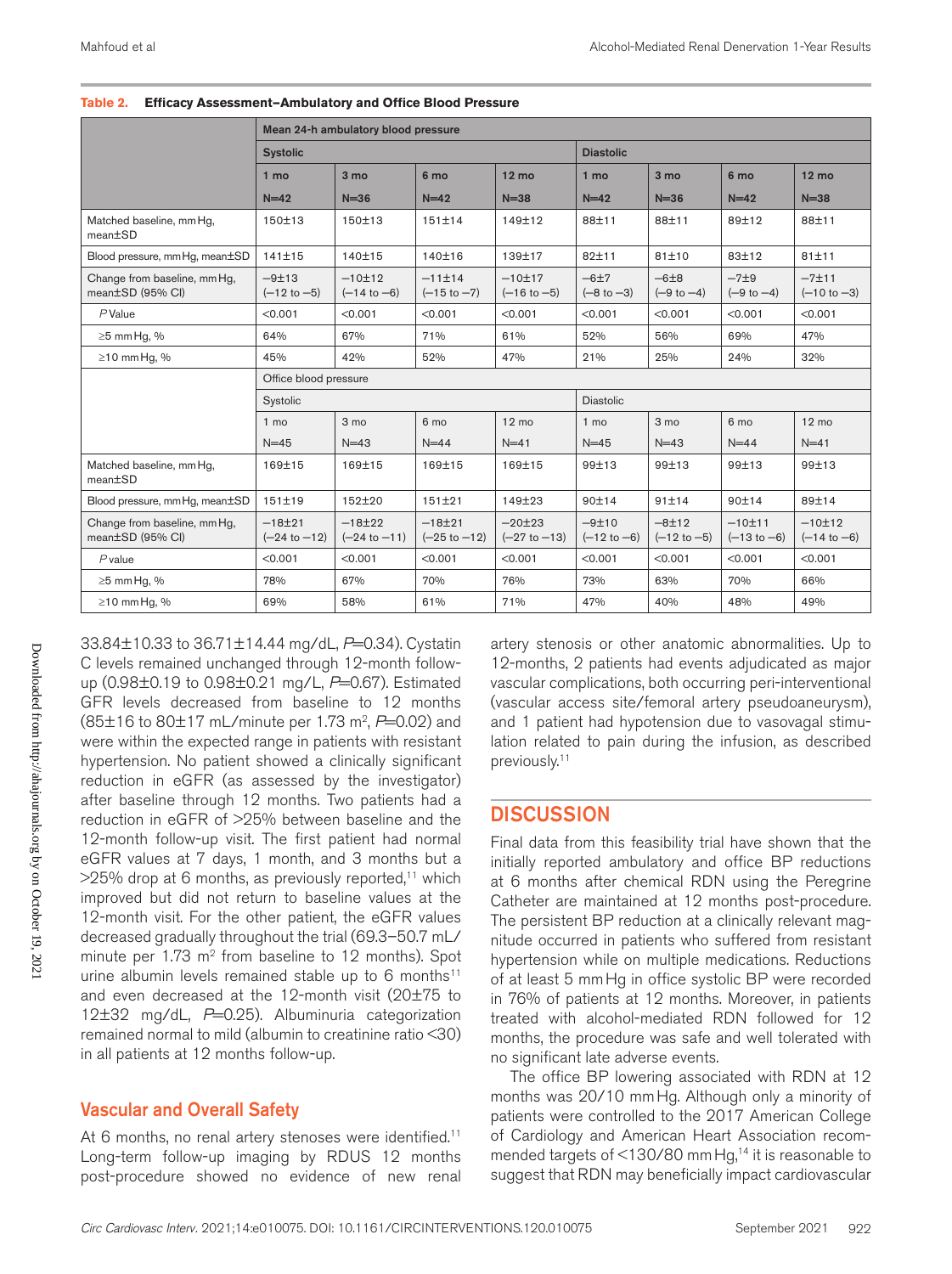

#### **Figure 2. Ambulatory and office blood pressure results at 1-, 3-, 6-, and 12-mo follow-up.**

Mean reductions in (**A**) 24-h ambulatory systolic blood pressure (ASBP) and diastolic blood pressure over time and (**B**) office systolic blood pressure (OSBP) and diastolic blood pressure over time. Note: all differences from baseline were statistically significant at *P*<0.05.

outcomes in this challenging patient population. Based on trial data with antihypertensive drugs, an effect size of 20 mmHg on office systolic BP should confer 54% relative risk reduction in stroke, 56% in heart failure, and 26% in all-cause mortality.15

The extent of BP lowering at 12 months post-procedure is very similar to that observed at 6 months: −10/−7 mmHg (−16, −5/−10, −3) versus −11/−7 mm Hg (-15, -7/-9, -4), respectively, for ambulatory BP and  $-20/−10$  mmHg ( $-27$ ,  $-13/−14$ ,  $-6$ ) versus −18/−10 mmHg (−25, −12/−13, −6) for office BP. Similar to radiofrequency-based RDN,<sup>16,17</sup> these results suggest that the BP-lowering effects of RDN are persistent, at least to 12 months, and that functional reinnervation may not occur post-procedure during this time interval. The longer-term effects, beyond 12 months, requires further evaluation in the ongoing randomized trials.<sup>18</sup> Furthermore, hourly ambulatory BP measurements demonstrate that the BP-lowering effect is maintained at all times over the circadian cycle (always on). This effect is maintained throughout 12 months of follow-up (Figure 4).

Resistant hypertension is an important contributor to the deterioration in renal function and lowering the BP could have renal protective effects. Overall, renal function laboratory parameters remained stable throughout the trial showing no substantial decline of renal function. Although no meaningful conclusions can be drawn from the slight decrease in eGFR at 12 months, the reductions in eGFR are within the expected range for hypertensive patients.8,16,19 None of the individual changes were judged to be clinically meaningful by the investigator. It is also accepted that kidney function decreases in hypertensive patients with advancing patient age.<sup>20</sup> In addition, the reported *P* of 0.02 should be interpreted with caution due to the lack of Type I error control. Therefore, CIs were reported to provide an assessment of the strength of the estimated effect (−7.1 to −0.75). In the RADIANCE SOLO trial, a small increase in eGFR was observed in the RDN group (N=69) at 6 months  $(84.2 \pm 15.7)$  to  $86.9 \pm 16.7$  mL/minute per 1.73 m<sup>2</sup>).<sup>7</sup> Comparable results were seen in the first small trials assessing chemical RDN with the Peregrine catheter and alcohol:  $66±16$  to  $75±13$  mL/minute per 1.73 m<sup>2</sup>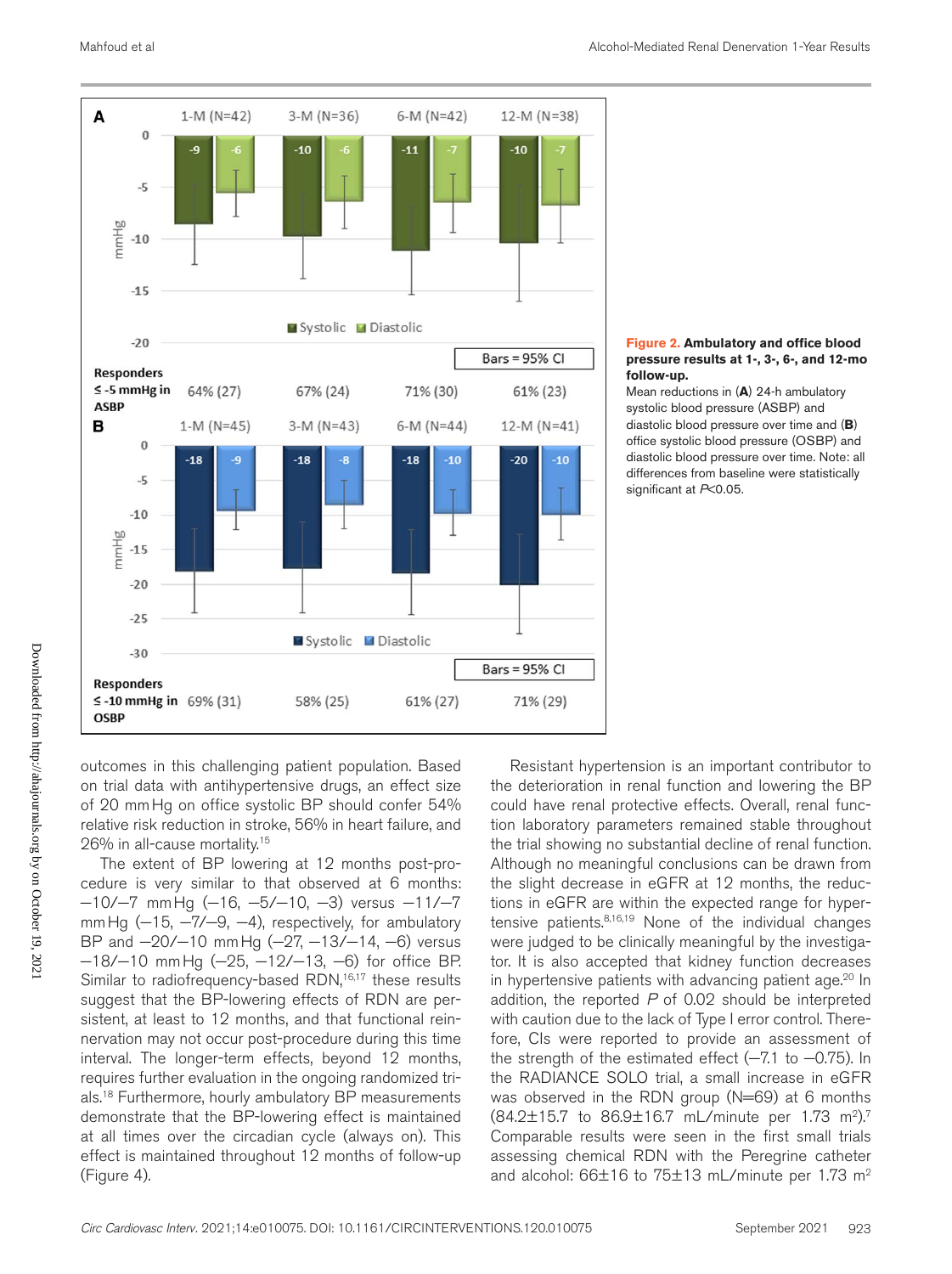

**Figure 3. Twelve-month follow-up of ambulatory blood pressure.**

Mean decrease in 24-h mean, daytime, and nighttime ambulatory systolic blood pressure (**A**) and ambulatory diastolic blood pressure at 12 mo (**B**). Note: all differences from baseline were statistically significant at *P*<0.05. Note: the number of patients with valid ambulatory blood pressure data at 12 mo is N=38 for 24-h and nighttime results and N=39 for daytime results.

 $(N=16)$  at 6 months<sup>8</sup> and 78 $\pm$ 21 to 80 $\pm$ 20, 77 $\pm$ 20 and 85 $\pm$ 14 mL/minute per 1.73 m<sup>2</sup> at 6 months (N=10), 12 months ( $N=10$ ), and 24 months ( $N=8$ ), respectively.<sup>19</sup>

Another important observation from this extended follow-up of alcohol-mediated RDN was the sustained safety. After this longer period of post-procedure follow-up, there were no safety signals. In particular, renal artery imaging at 12 months showed no new renal artery stenosis.

## Limitations

Because of the limited power of the present trial and the small patient population, univariate analysis was performed to determine independent predictors of future BP reduction. In line with other studies,<sup>18</sup> no robust predictor has been identified.

This was an open-label study without a sham control. Therefore, the Hawthorne effect and other patient- and physician-related biases should be considered when interpreting these exploratory results.<sup>21</sup> This limitation will be addressed in 2 ongoing, sham-controlled, randomized, blinded clinical trials also using alcohol-mediated RDN (TARGET BP OFF-MED [NCT03503773] and TAR-GET BP I [NCT02910414]) in which similar patients are recruited and randomly assigned to RDN or a sham procedure.<sup>22</sup> Additionally, the longer-term follow-up of BP response and safety and larger sample size in these 2 sham-controlled trials will provide more confident information on vascular and overall safety and allow excluding rare adverse events.

## **Perspectives**

The BP-lowering effect of chemical RDN with dehydrated alcohol using the Peregrine Catheter was maintained through 12 months. Throughout this follow-up period, no major safety signals with regards to renal function or renal vascular safety emerged. If efficacy and safety is sustained in the larger, ongoing, randomized, sham-controlled studies, alcohol-mediated RDN could prove to be a promising treatment for patients with resistant hypertension.

#### ARTICLE INFORMATION

Received August 31, 2020; accepted May 17, 2021.

#### **Affiliations**

Department of Internal Medicine III, Cardiology, Angiology, Intensive Care Medicine, Saarland University Medical Center, Homburg, Germany (F.M., L.L., S.E.). CardioVascular Center Frankfurt, Germany; Anglia Ruskin University, Chelmsford, United Kingdom; University California San Francisco UCSF; and Yunnan Hospital Fuwai, Kunming, China (H.S.). CardioVascular Center Frankfurt, Germany (S.B.). Division of Cardiology, Department of Cardiovascular Diseases, Cliniques Universitaires Saint-Luc and Pole of Cardiovascular Research, Institut de Recherche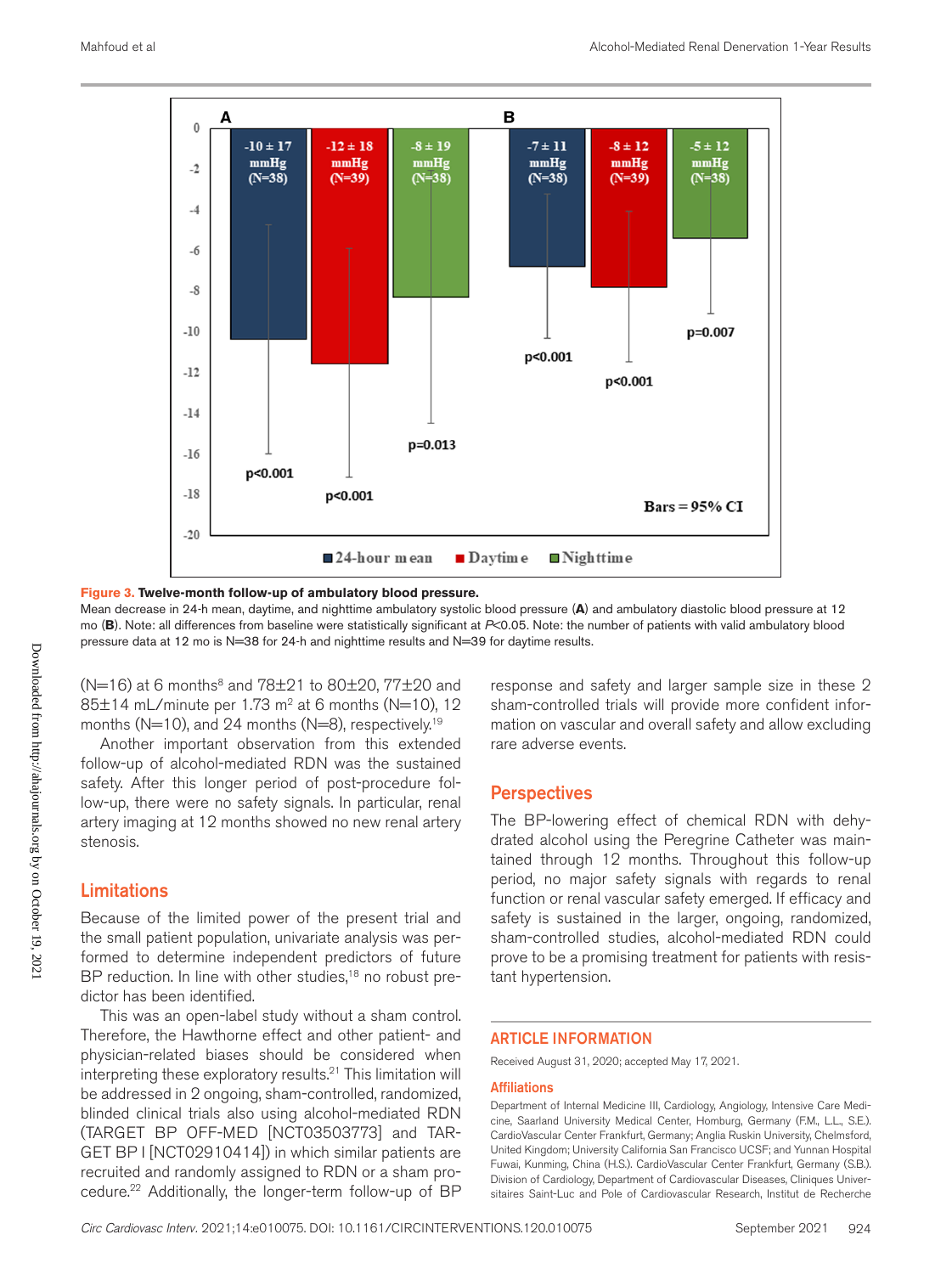

#### **Figure 4. Hourly ambulatory blood pressure at baseline and 6 and 12 mo.**

**A**, Hourly ambulatory systolic blood pressure (ASBP); (**B**) hourly ambulatory diastolic blood pressure (ADBP). Note: the number of patients with valid ambulatory blood pressure data at 12 mo is N=38 for 24-h and nighttime results and N=39 for daytime results.

Expérimentale et Clinique, Université Catholique de Louvain, Brussels, Belgium (J.-P.L., A.P.). Department of Cardiology and Structural Heart Diseases, Medical University of Silesia, Katowice, Poland (W.W.). University Hospital Erlangen, Friedrich-Alexander University Erlangen, Germany (R.S.). Department of Nephrology and Intensive Care Medicine, Charité – Universitätsmedizin Berlin, Germany (M.v.d.G.). Division of Cardiovascular Medicine, SUNY Downstate Medical Center, Brooklyn, NY (M.A.W.). Piedmont Heart Institute, Atlanta, GA (D.E.K.). Independent statistician, Section of Cardiovascular Medicine, Yale University School of Medicine, New Haven, CT (H.P.). Ablative Solutions, Inc, San Jose (T.A.F.). Department of Cardiovascular Medicine, INSERM 1048, Princess Grace Hospital, Monaco (A.P.).

#### Acknowledgments

We wish to thank the following for assistance with the conduct of the trial: Ms Monika Jochymczyk, Ms Susanne Jung, Ms Cornelia Fritz, Mr Martin Domhardt, Ms Anne Bouvier, Ms Sabine de Bruijn, Ms Dominique Huyberechts, Ms Valérie